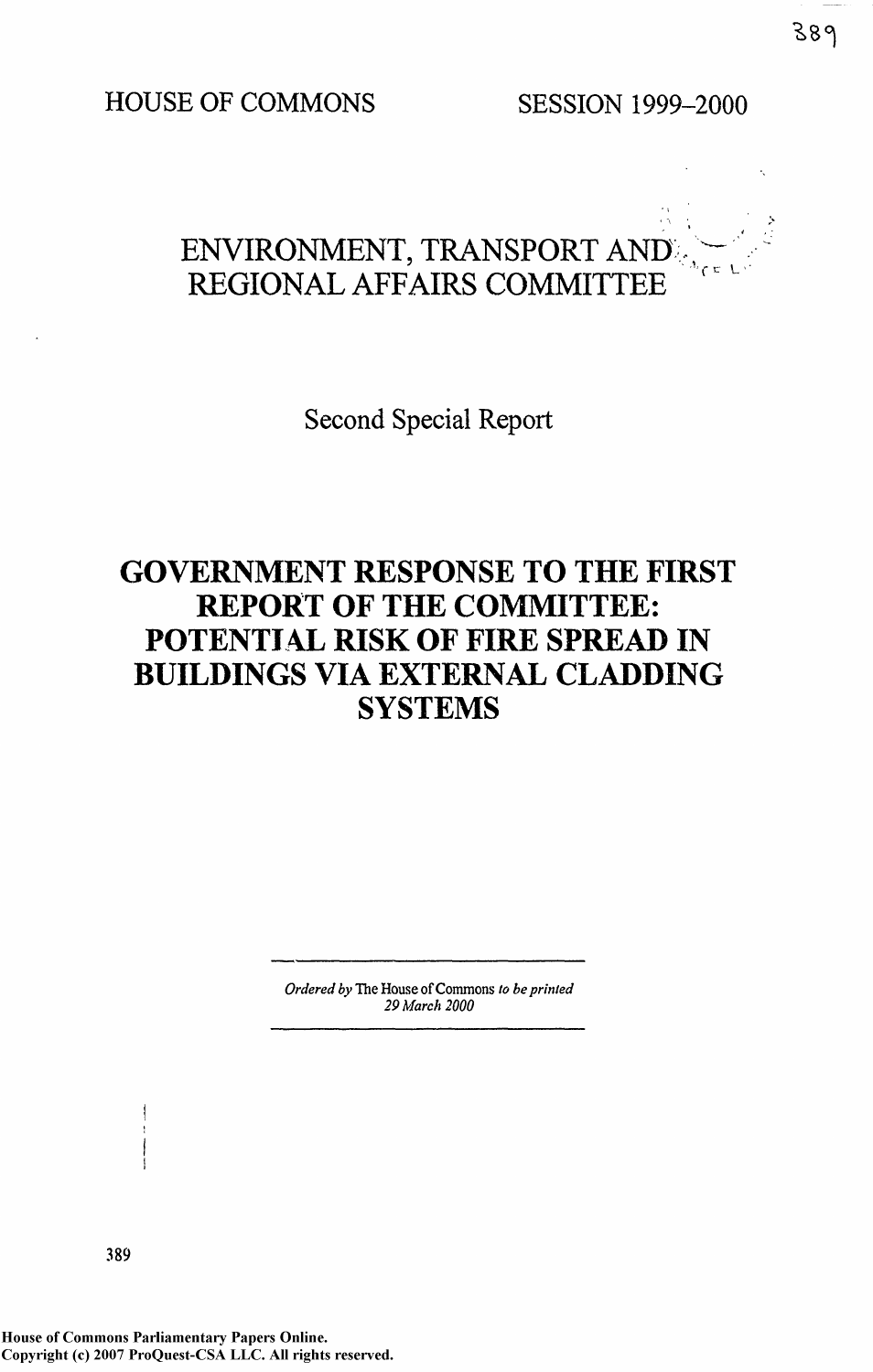The Environment, Transport and Regional Affairs Committee is appointed to examine on behalf of the House of Commons the expenditure, administration and policy of the Department of the Environment, Transport and the Regions (and any associated public bodies). Its constitution and powers are set out in House of Commons Standing Order No. 152.

The Committee has a maximum of seventeen members, of whom the quorum for any formal proceedings is five. The members of the Committee are appointed by the House and unless discharged remain on the Committee until the next dissolution of Parliament. The present membership of the Committee is as follows<sup>1</sup>:

Hilary Benn MP *(Labour, Leeds Central)<sup>5</sup>* Andrew F Bennett MP *(Labour, Denton and Reddish*)<sup>2</sup> Crispin Blunt MP *(Conservative, Reigatef* Thomas Brake MP *(Liberal Democrat, Carshalton and Wallingtonf* Christine Butler MP *(Labour, Castle Pointf* John Cummings MP (Labour, Easington)<sup>2</sup> Brian Donohoe MP (Labour, Cunninghame South)<sup>2</sup> Gwyneth Dunwoody MP *(Labour, Crewe and Nantwich)*<sup>2</sup> Louise Ellman MP (Labour/Co-operative, Liverpool Riverside)<sup>2</sup> Clifford Forsythe MP (Ulster Unionist, Antrim South)<sup>2</sup> Teresa Gorman MP *(Conservative, Billericayf* James Gray MP (Conservative, *Wiltshire North*)<sup>2</sup> Stqihen Ladyman *(Labour, Thanet South/'* Anne McIntosh MP (Conservative, Vale of York)<sup>4</sup> Bill O'Brien MP *(Labour, Normanton)'* Bill Olner MP *(Labour, Nuneaton/* George Stevenson MP *(Labour, Stoke-on-Trent South)'*

On 15 July 1997, the Committee resolved that *Andrew F Bennett or Gwyneth Dunwoody* would be called to the Chair as it saw fit.

The Committee has the power to appoint Sub-committees, require the submission of written evidence and documents, to examine witnesses, and to make Reports to the House. The Sub-committees have the power to require the submission of written evidence and documents, to examine witnesses, and to make Reports to the Committee.

The Committee and Sub-committees may meet at any time (except when Parliament is prorogued or dissolved) and at any place within the United Kingdom. The Committee and Sub-committees may meet concurrently with other committees or sub-committees established under Standing Order No. 152 and with the House's European Scrutiny Committee (or any of its sub-committees) or the Environmental Audit Committee for the purpose of deliberating, taking evidence or considering draft reports. The Committee may exchange documents and evidence with any of these committees, as well as with the House's Public Accounts and Deregulation Committees.

The Reports and evidence of the Committee are published by The Stationery Office by Order of the House. All publications of the Committee (including press notices) are on the internet at http://www.parliament.uk/commons/selcom/ctrahome.htm.

All correspondence should be addressed to The Clerk of the Environment, Transport and Regional Affairs Committee, Committee Office, House of Commons, London SW1A 0AA. The telephone number for general inquiries is: 020 7219 4972; the Committee's e-mail address is: ctraconi@parliament.uk.

<sup>2</sup>Appointed 14 July 1997; 'Appointed 30 November 1998; 'Appointed 5 July 1999; 'Appointed 6 December 1999; 'Appointed 13 Decanber 1999; ''Appoint&l 21 Rbruary 2000;

<sup>^</sup>Stephen Day MP *(Conservative, Cheadle),* was appointed on 14 July 1997 and discharged on 17 November 1997; Philip Hammond MP *(Consetvativc, Runnymede and Weybridge)* was appointed on 17 November 1997 and discharged on 22 June 1998; Howard Fliglit MP *(Conservative, Arundel and South Downs)* was appointed on 14 July 1997 and discharged on 20 July 1998; Eric Pickles MP (Conservative, Brentwood and Ongar) was appointed on 14 July 1997 and disdiarged on 30 November 1998; Eleanor Laing MP*(Conservative, EppingForest)* was appointed on 22 June 1998 and disch rged on 5 July 1999; Alan Whitehead MP *(Labour, Southampton, Test)* was appointed on 14 July 1997 and discharged on 6 December 1999; Graham Stringer MP *(Labour, Manchester Blackley)* was appointed on 14 July 1997 and discharged on 13 December 1999; John Randall MP *(Conservative, Uxbridge)* was appointed on 20 July 1998 and discharged on 21 February 2000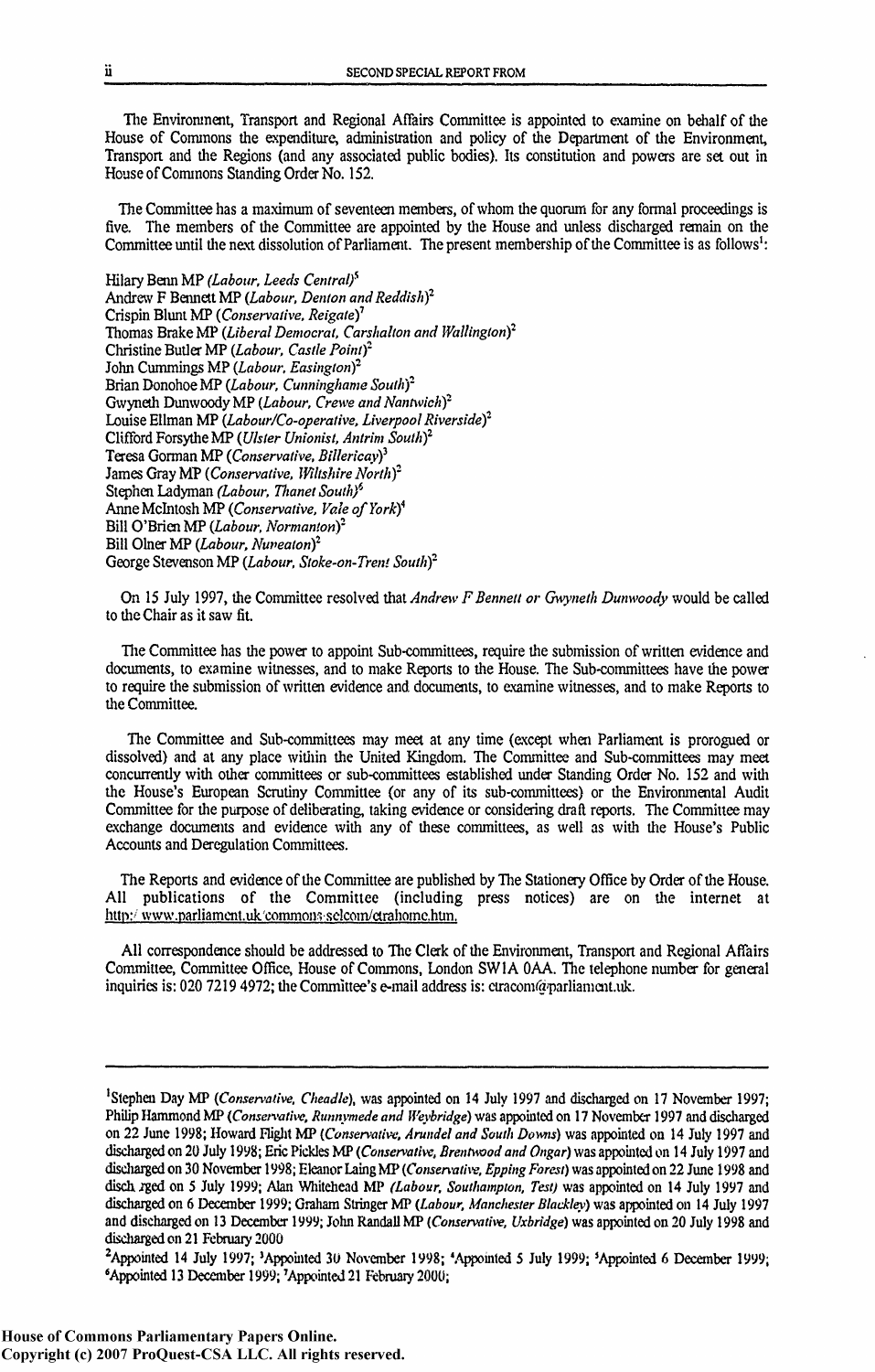## **TABLE OF CONTENTS**

### *Page*

| APPENDIX: Government Response to the First Report of the Committee: |  |
|---------------------------------------------------------------------|--|

 $\bar{\mathbf{x}}$ 

 $\sim 10^6$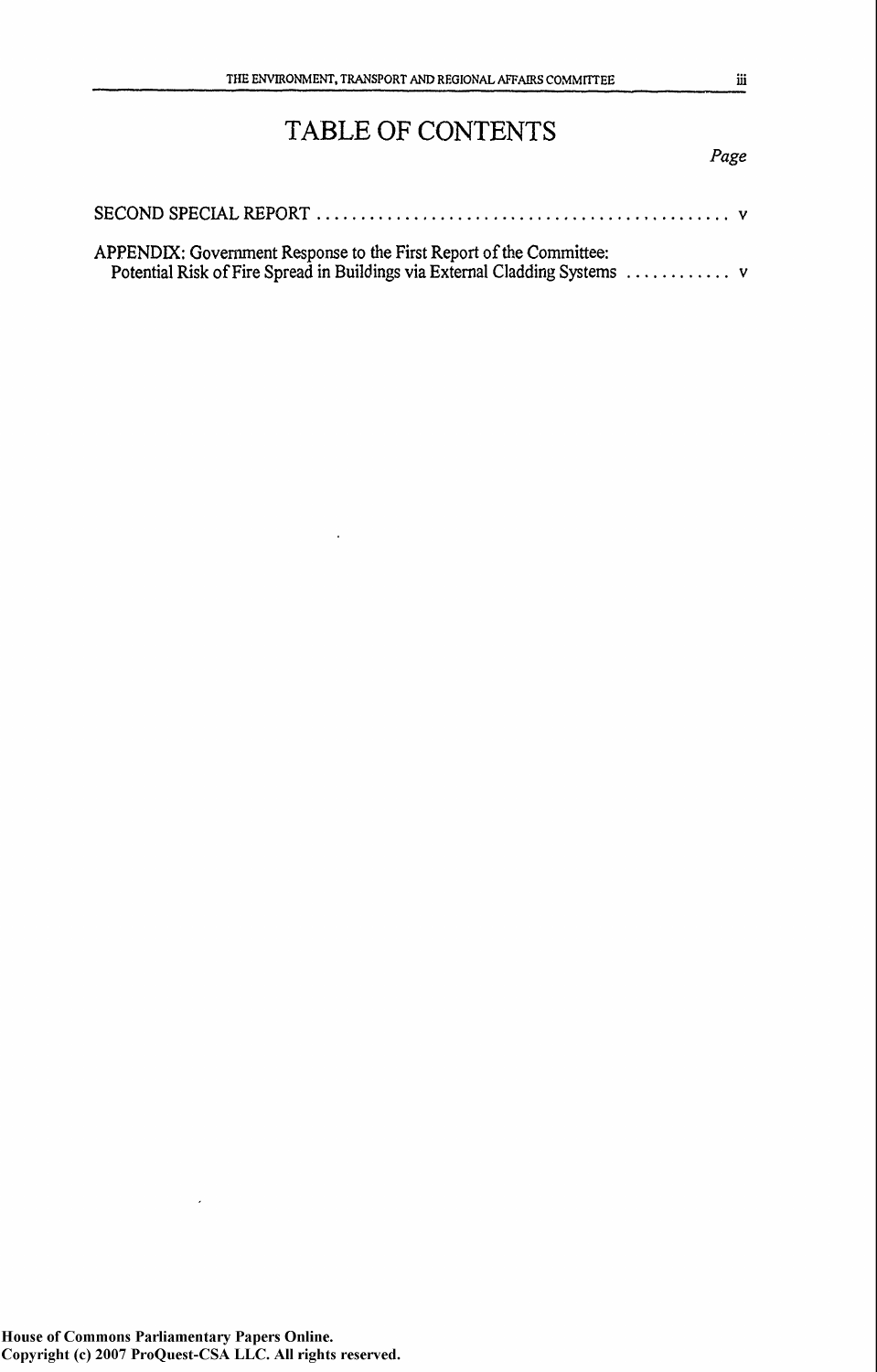**House of Commons Parliamentary Papers Online. Copyright (c) 2007 ProQuest-CSA LLC. All rights reserved.**

 $\label{eq:2.1} \frac{1}{\sqrt{2}}\int_{\mathbb{R}^3}\frac{1}{\sqrt{2}}\left(\frac{1}{\sqrt{2}}\right)^2\frac{1}{\sqrt{2}}\left(\frac{1}{\sqrt{2}}\right)^2\frac{1}{\sqrt{2}}\left(\frac{1}{\sqrt{2}}\right)^2\frac{1}{\sqrt{2}}\left(\frac{1}{\sqrt{2}}\right)^2.$ 

 $\mathcal{L}(\mathbf{X})$  and  $\mathcal{L}(\mathbf{X})$  .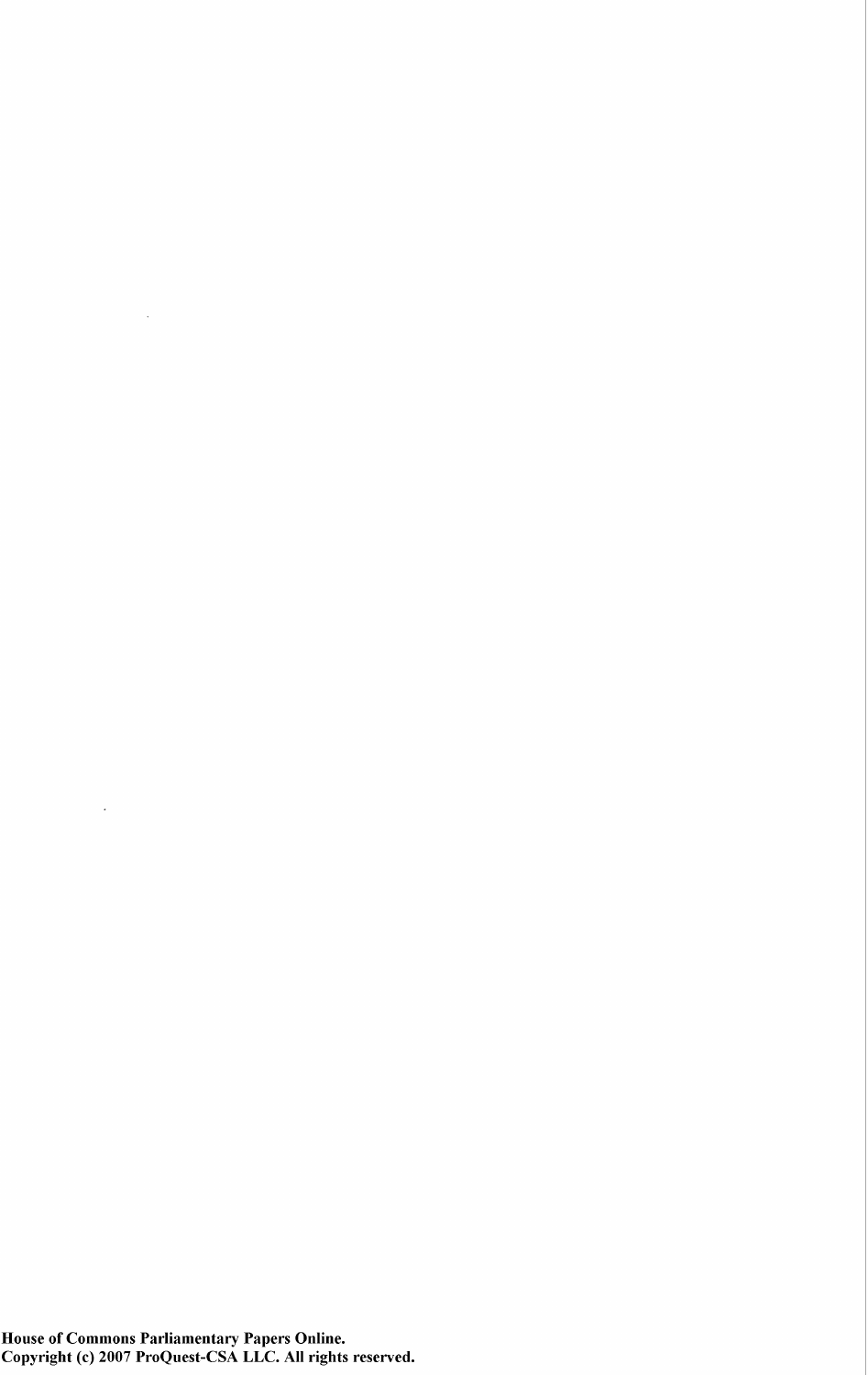## **SECOND SPECIAL REPORT**

#### The Environment, Transport and Regional Affairs Committee has agreed to the following Special Report:—

#### POTENTIAL RISK OF FIRE SPREAD IN BUILDINGS VIA EXTERNAL CLADDING SYSTEMS

The Environment, Transport and Regional Affairs Committee published its First Report on Potential Risk of Fire Spread in Buildings via External Cladding Systems on 14 December 1999, as House of Commons Paper 109. The Government's reply, which was made on 23 March 2000, is published as an Appendix to this Special Report.

#### APPENDIX

#### GOVERNMENT RESPONSE TO THE FIRST REPORT OF THE ENVIRONMENT, TRANSPORT AND REGIONAL AFFAIRS COMMITTEE ON POTENTIAL RISK OF FIRE SPREAD IN BUILDINGS VIA EXTERNAL CLADDING SYSTEMS

#### INTRODUCTION

1. Further to my letter of 15 March, I am writing in response to the Conclusions and Recommendations that the Environment, Transport and Regional Affairs Committee made in its First Report, which was published on 14 December 1999. As you know, Imyself gave evidence to the Committee, and I am pleased to report that we have already addressed most of the recommendations you make.

2. I will address the points made in the Summary of Conclusions and Recommendations on page xii of your report one by one.

#### RESPONSE TO COMMITTEE'S RECOMMENDATIONS

#### Paragraph 18

The evidence we have received during this inquiry does not suggest that the majority of the external cladding systems currently in use in the UK poses a serious threat to life or property in the event of fire.

3. My Department supports this view and agrees that there is no evidence to suggest otherwise.

#### Paragraph 19

Notwithstanding what we have said [in paragraph 18] above, we do not believe that it should take a serious fire in which many people *are* killed before all reasonable steps are taken towards minimising the risks.

4.1 strongly endorse this view. In England and Wales Part B of Schedule <sup>1</sup> to the Building Regulations 1991 deals with the requirements forbuilding workwith regard to Fire Safety. The requirements of the Building Regulations are primarily to ensure the health and safety of people in and around buildings, and they are written in functional form. Guidance on how the requirements ofPart B maybe met is given in the Approved Document to Part B. The Department considers that ifthis guidance is followed then the risk to life safety as aresult offire spread via the external cladding system will be minimal.

5. Following a full public consultation on proposals for amendments, Part B ofthe Building Regulations and Approved Document B have recently been reviewed by a Working Group of the Building Regulations Advisory Committee. The members of this Group are all experts with a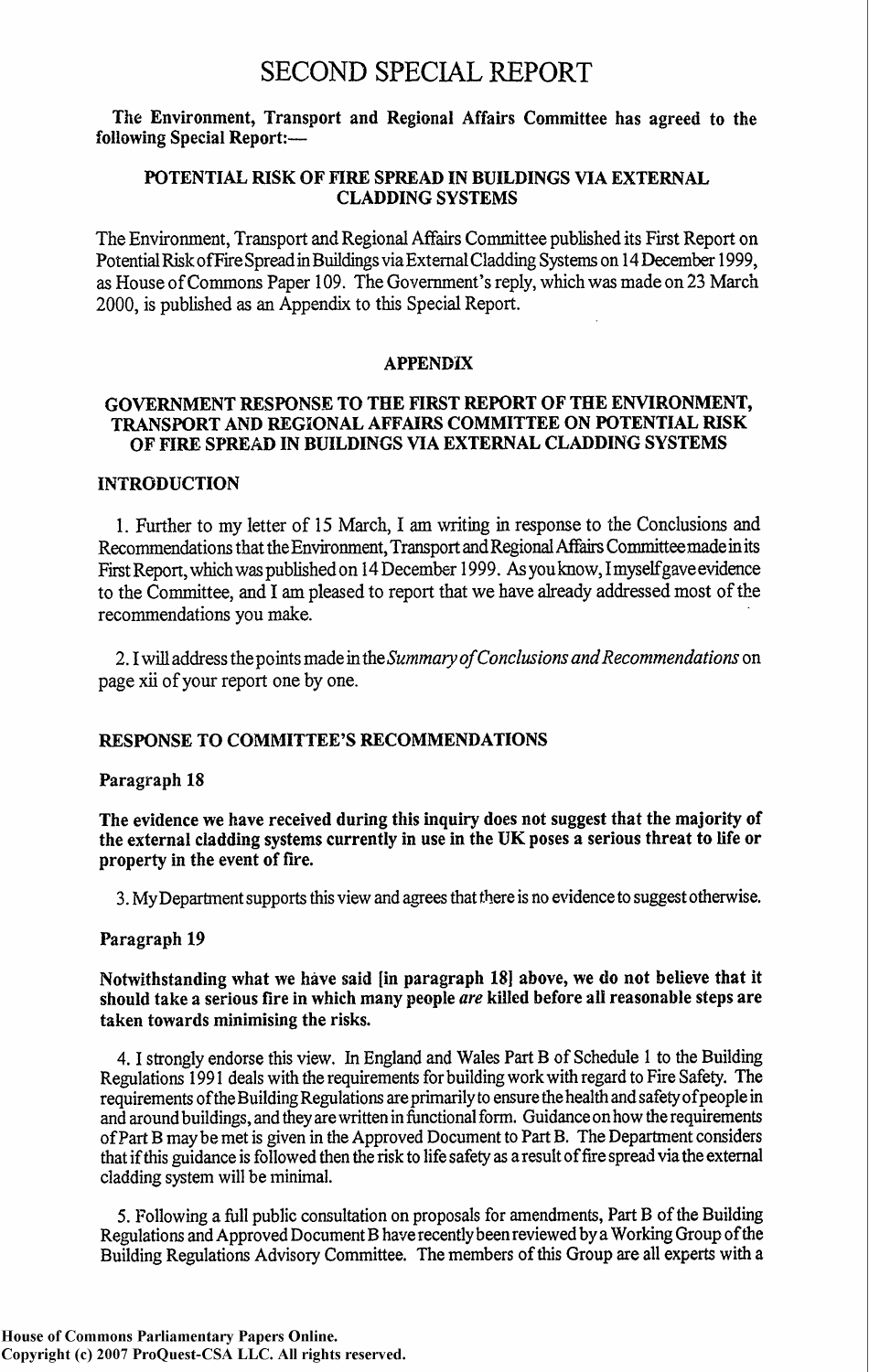particular interest in fire safety. The review has just been completed with amendment Regulations being laid before Parliament on 21 December 1999, and the 2000 edition of the Approved Documentbeing published on20 January2000. TheAmendmentregulations and the2000 edition of the Approved Document will both come into force on 1 July 2000.

6. During the review there was no suggestion that the guidance given in the Approved Document was insufficient or if followed would tend to create an unsafe scenario in a fire situation with respect to the external cladding. However, as I indicated in my evidence to the Committee, the Department has asked the Fire Research Station to review the guidance given in BR135:1988 *(Fire*) *performance ofexternal thermal insulation for walls ofmultistorey buildings)* that we refer to inApproved DocumentB. A contractwithregard to this workwasletin Januarythis year. The study is underway with a survey of the existing multi-storey building stock in Great Britain to establish the composition and design of systems in use. This will be followed by a series of large scale fire tests to assess the fire performance of a range of existing and new cladding systems. The results of this work will be used to determine the most appropriate method for specifying the fire performance requirements of cladding systems. The revised guidance should be available by September 2001.

7. The intention is that the guidance given in BRl 35 will be much more comprehensive with regard to external cladding and will include, for example,betterguidance on fire stoppingbetween floors. The Department considers that this revised guidance, which it is funding, will help to minimise the risks by indicating what is adequate fire stopping for current cladding systems. This should go a long way towards addressing the possibility of fire spread up a building via cavities behind the cladding.

#### **Paragraph 20**

**We therefore recommend that compliance with the standards set in the** *'Testfor assessing thefireperformance ofexternal cladding systems\* y/hicli* **has been submitted to the British Standards Institution for adoption as a British Standard, be substituted in Approved Document B for previous requirements relating to the fire safety of externa! cladding systems.**

8. TheApproved Documents are intended to provideguidance on how the requirements ofthe Building Regulations may be met for some of the more common building situations. The advice given in the Appr ved Documents is not mandatory as builders are free to use other solutions that will meet the functional requirements of the Building Regulations. There is therefore no obligation to adopt any particular solution contained in the Approved Documents, and they do not impose requirements as such.

9. The 1992 edition of the Approved Document to Part B, which was in force at the time I gave evidence to the Committee last year, sets out the recommended provisions for the fire protection of external surfaces of walls in diagrammatic form. However in the new 2000 edition of the Approved Document to Part B the test method mentioned in your recommendation (currently BRF Fire Note 9) is now quoted  $\infty$  an alternative to meeting these provisions for the external surfaces ofwalls.

10. This document has been submitted by BRE, with the support of the Department, to the British Standards Institution foradoption as aBritish Standard. TherelevantBritish Standard Committee has considered the document and is of the opinion that some technical changes need to be made to the document before it is acceptable as a British Standard. The Technical Committee's deliberations on the document are likely to be concluded by the end of May when the Document will go out for public consultation prior to its adoption as a British Standard. The Department is represented on the British Standard Committee which is responsible for this work.

11. When the technical amendments to the document have been completed, and it has been adopted as a British Standard, the Department will amend the reference in the Approved Document to BRE Fire Note 9 to reflect its status as a British Standard. We will also review whether the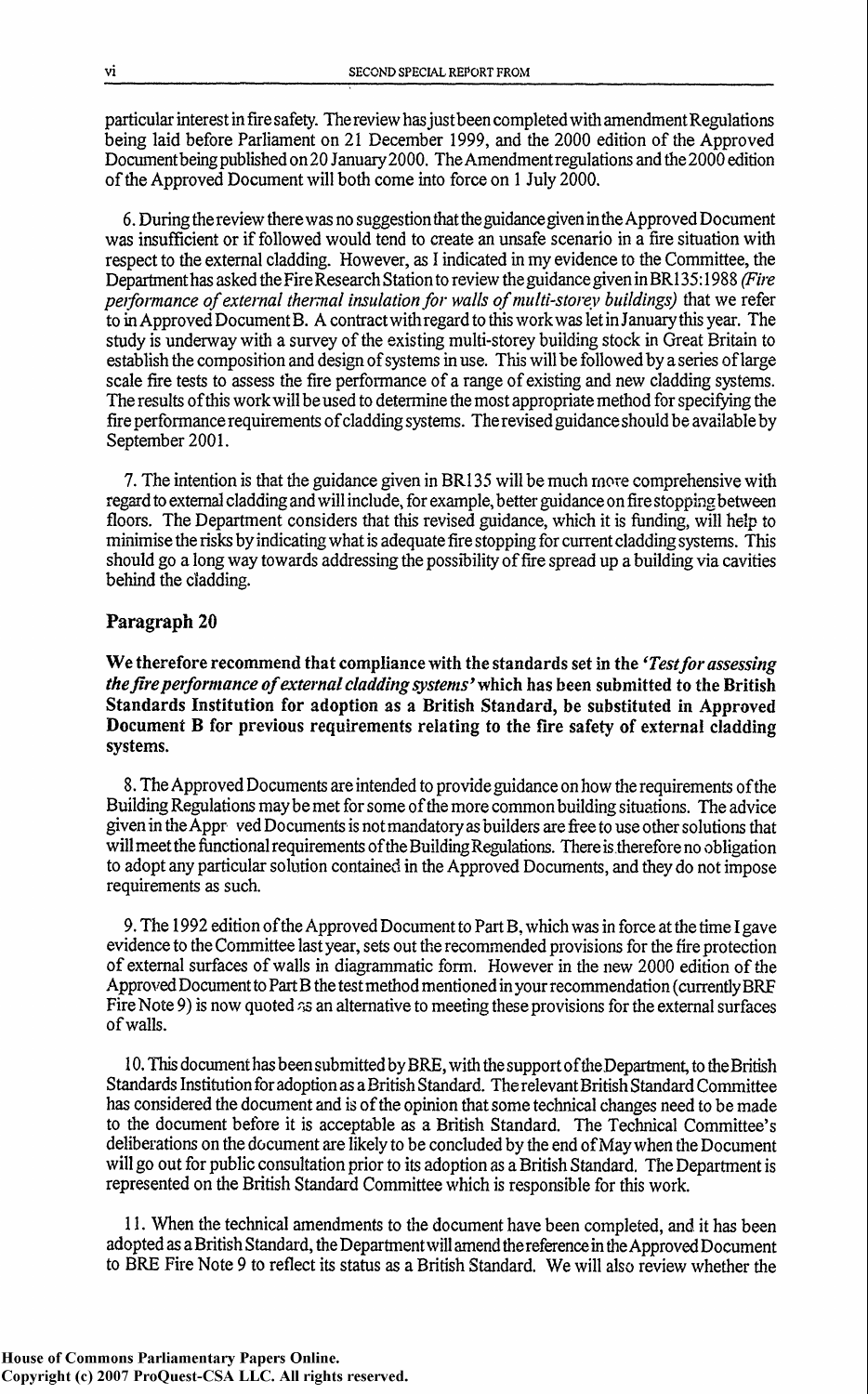reference to this method of demonstrating compliance should be strengthened. It is unlikely that any such changes will bemade immediatelythe status ofthe testmethod is changed as such minor amendments to the Approved Documents are difficult to promulgate to ensure that all users of the document are made aware of the change. However, supplements to the Approved Document are planned to give guidance on the new harmonised European methods of test, and the amendment would be included in this.

#### **Paragraph 22**

**We recommend that DETR and the Housing Corporation instruct local authorities and Registered Social Landlords\* to undertake a review of their existing building stock with a view to ascertaining how many multi-storey buildings are currently using external cladding systems; and how many cladding systems are in use which,whilst complyingwith the regulations in force at the time when they were installed, do not comply with current Regulations. Competent fire safety assessors should then be called in to evaluate what work may be necessary to ensure that no undue risk is posed by any of these systems, with particular reference to the lessons learnt from the fires at Knowsley Heights and Garnock Court. Local authorities and Registered Social Landlords should also be instructed to monitor existing cladding systems carefully to ensure that the materials from which they are constructed do not degrade over time and become less resistant to flame spread than they were at the time of construction.**

12. Analysis of 1995 UK fire statistics shows that although the risk of death from fire in flats (purpose-built and converted) was double thatinhouses, none ofthesedeaths hadbeen attributed to external cladding. Internal factors such as internal layout and lack offire barriers in floors and ceilings were a major contributing factor. Accordingly, any assessment of a dwelling-based fire risk must address both external and internal factors. A new DETR Health and Safety Rating (which will replace the existing fitness standard) will be an important tool for this purpose because it assesses a range of measures linked to fire risks.

13. Since <sup>1</sup> January 1993 all new cladding and over-cladding should have included firebarriers and therefore pose a minimal risk. External cladding before that date may or may not constitute ariskdepending onthedesign ofthe cladding, thematerials used and thesubsequentmaintenance. A visual inspection of a tower block would not suffice to assess whether there is a problem; that would require more investigative techniques undertaken by structural or fire engineer, as envisaged in the Select Committee's recommendation. Nonetheless, a stock condition survey could identify the age ofthebuildingand the apparentage ofcladdingwork. Analysed alongside information on repair and maintenance activity, this data could be a trigger to instigate more detailed investigative work. The DETR will be issuing shortly (probably May 2000) "Further Guidance on Stock Condition Surveys", which will stress the importance of collecting robust stock condition information that can be analysed alongside other data sources for a variety of different purposes, including making recommendations for further investigative work to establish specific risks to occupants. That document will go to all local authorities and RSLs.

14.1 am asking my officials to write to the local authority associations and to the Housing Corporation to draw their attention to theCommittee'srecommendation and thematerial in the two preceding paragraphs, so that the requisite messages can be conveyed to local authorities and Registered Social Landlords.

**<sup>&#</sup>x27;The Housing Coiporation regulates, fimds and promotes registered social landlords (RSLs), which are the major** providers of new subsidised social housing. The majority of RSLs are housing associations and they have, since the **Housing Act 1998, become responsible for owning and managing increasing numbers oflocal authority housing stock, including a number ofmulti-storey tower blocks.**